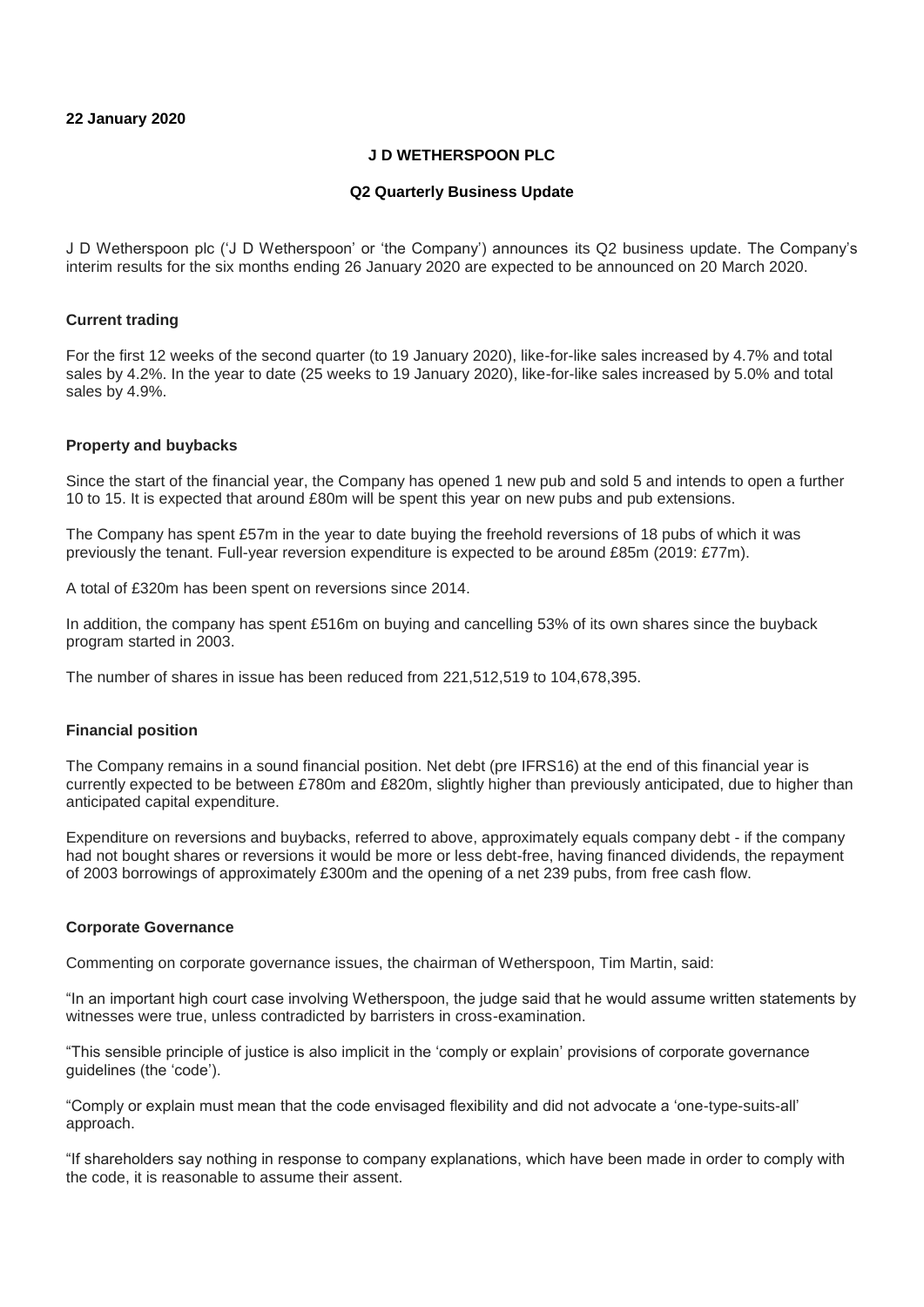"However, in reality, detailed explanations are ignored by many fund managers and their corporate governance advisers - comply or explain has been corrupted to mean 'comply or be humiliated in public and voted off the board' - a risk which most NEDs are understandably reluctant to take.

"A likely reason for ignoring explanations, in defiance of the code, is that it's simpler and cheaper to apply arbitrary standards such as the 'nine-year rule'- rather than engaging with companies and considering their explanations.

"Corporate governance adviser PIRC, for example, advertises for temporary staff for the company results' "season", and it appears to demand a blanket nine-year rule, almost irrespective of explanations.

"In effect, PIRC purports to impose its own version of the code on companies, with no qualifications, or remit, for that approach.

"In a further illustration of how the code operates in practise, Wetherspoon's largest shareholder, Columbia Threadneedle (CT), withdrew support for two of our long-serving NEDs for non-compliance with the 'nine-year rule', with no advance warning or discussion, shortly before our 2018 AGM.

"CT unilaterally took this action, in spite of detailed explanations in the preceding years in our annual reports.

"CT and fellow shareholder Blackrock's OWN boards however, very sensibly, do not observe the nine-year rule both laud 'independent' NEDs with longer tenure than nine years.

"In other words, one rule for CT and Blackrock - and another for UK PLC.

"These issues were reviewed in some detail in our November 2019 trading statement (appendix 1). It would be beneficial if all shareholders could read this appendix. It is not boilerplate and the future of companies like Wetherspoon, and many others, is seriously undermined by the operation of the current code.

"As in previous years, there has been no objection or critique whatsoever, in writing or in person, from any shareholder, individual or organisation, of the points raised in our November review.

"It is an unfortunate reflection on complacency in the City and among unaccountable 'rule-makers' that institutions like Columbia Threadneedle, Blackrock - and corporate governance adviser PIRC - have not felt the need to issue a proper or detailed response to the serious issues raised by Wetherspoon.

"The main consequence of the current governance system is short-termist and inexperienced boards, which have minimal representation from executives and the workforce - the people who are best placed to understand and run the business.

"These factors are obviously damaging for customers, employees and the economy - as well as for shareholders.

"The UK, of course, needs a sensible system of corporate governance. However, the current system is remote, counterproductive and inflexible, which are also the characteristics of many major shareholding institutions and their advisers."

### **Brexit**

Commenting on Brexit, Tim Martin, said:

"It is disappointing to note that pro-remain organisations like the CBI and the Food and Drink Federation are, even at this late stage, doubling down on 'project fear' stories.

"A dramatic headline on the BBC's main news website ("Brexit: Price rises warning after chancellor vows EU rules divergence", 18 January) predicted dire consequences in the event of 'divergence' from the EU.

"The article contained a jobs warning from the CBI, which previously promoted the disastrous exchange rate mechanism and the euro, and a food prices warning from the Food and Drink Federation (FDF).

"The CBI's warnings about job losses and recession in the event of a leave vote in 2016 have proved to be mythical - over a million jobs have been created.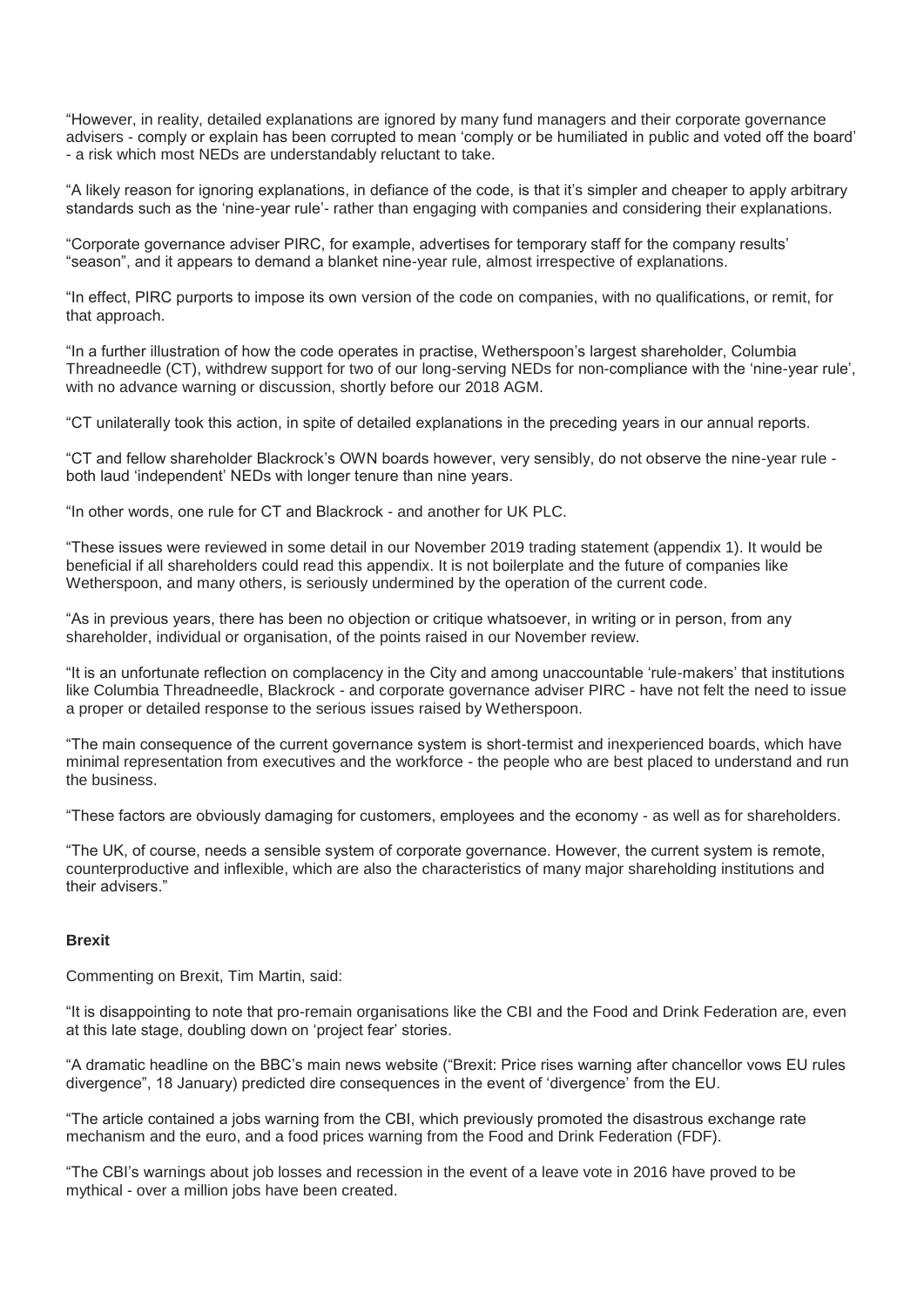"The FDF's warnings about food price rises are absurd- the EU is a highly protectionist organisation which imposes tariffs and quotas on about 13,000 non-EU imports including many food and drink products such as bananas, rice, oranges, coffee and wine.

"Elimination of tariffs will obviously reduce prices.

"It is high time these organisations took a wise-up pill and supported the democratic decisions of the UK."

## **Outlook**

Tim Martin said:

"We continue to anticipate a trading outcome for this financial year in line with our previous expectations."

## **Appendix 1 - Corporate Governance (and guaranteed eventual destruction), Extract from JD Wetherspoon Q1 trading update, 13 November 2019**

Commenting on corporate governance issues, the Chairman of Wetherspoon, Tim Martin, said:

"While acknowledging the need for a sensible system of corporate governance (CG), I have, for many years, expressed the urgent need for modification of the CG code, summarised in our 2019 annual report.

"There can be little doubt that the current system has directly led to the failure or chronic underperformance of many businesses, including banks, supermarkets, and pubs.

"It has also led to the creation of long and almost unreadable annual reports, full of jargon, clichés and platitudes which confuse more than they enlighten.

"I believe by vesting so much power in non-executive directors (NEDs), the system is also disenfranchising executives and the workforce - the people who have real expertise and are the cornerstone of business success.

"Another tectonic fault is that the institutions and advisers which oversee the code, as described below, do not themselves adhere to the rules they impose on others.

"The vast gap between the technocrats who make the rules and commercial reality is illustrated by the 2016 CG code, which refers to shareholders 64 times, employees three times and customers not at all.

"In contrast, commercial reality, which should be reflected in the code, is encapsulated in Sam Walton's Walmart mantra - "Who's number one? THE CUSTOMER!"

"A core problem is that CG institutionalises short-termism, inexperience and navel-gazing.

"'Independent' non-executive directors (NEDS), who work part time, are limited by the code to nine years' service and stay, on average, for just over four years.

"It is also common practise for there to be only two executive directors, the most senior of whom, the CEO, averages only about five years' - managements and workers are thus absurdly underrepresented.

"A cursory glance at the board compositions of major UK PLCs underlines the issues.

"Tesco, for example, which has 450,000 employees and is the UK's largest supermarket group, has only two executive directors, with total service of about nine years and 11 NEDs with total service of 38 years. The overall average, including NEDs and executives, is only 3.7 years.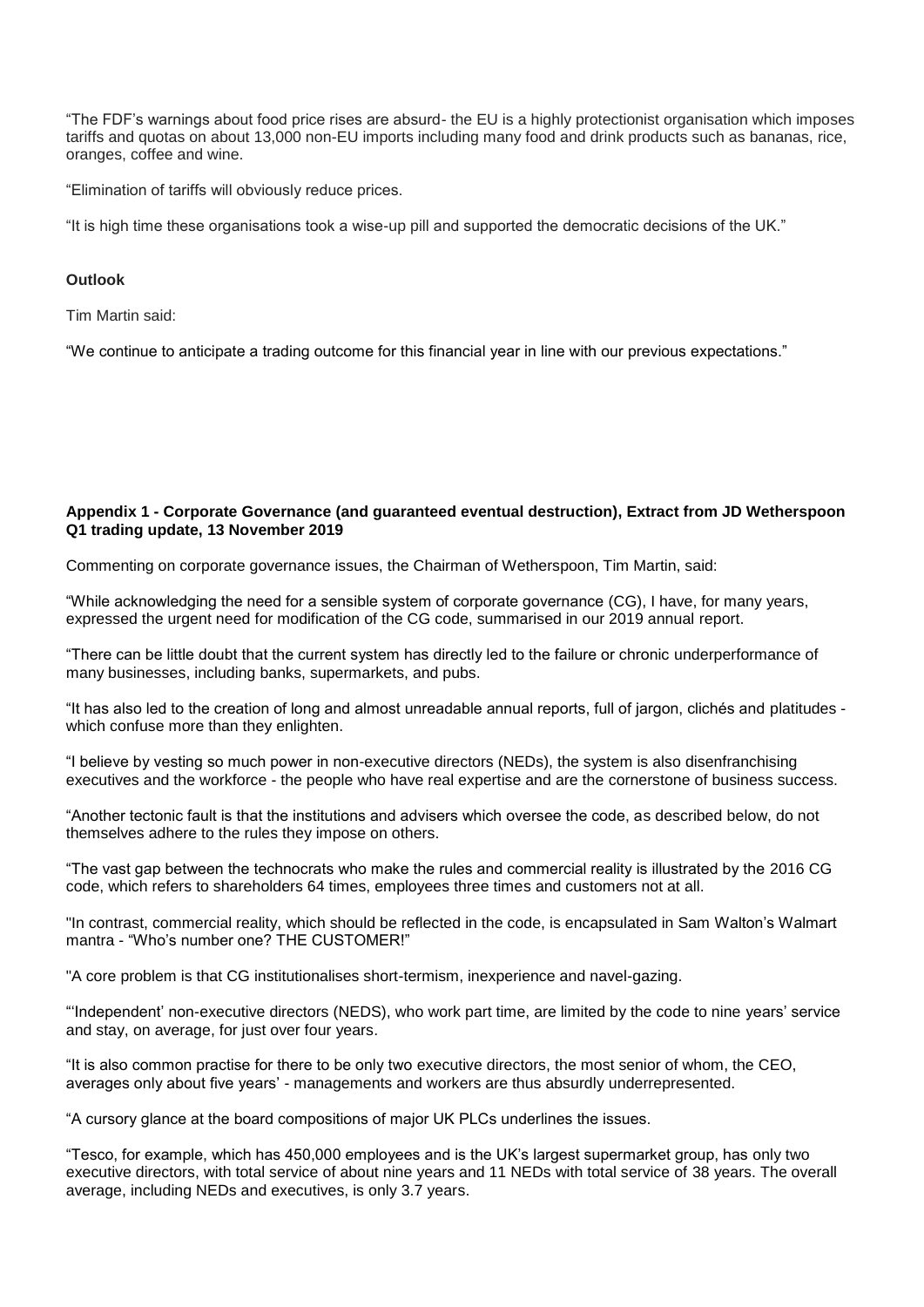"This sort of corporate structure is mirrored in banks, retailers and pubs - where long-term performance, over recent decades, has usually veered between poor and catastrophic.

"Adherence to a tick-box culture means, for example, that there are no NEDS on the boards of major UK banks (HSBC/RBS/Barclays/Lloyds) who have any personal experience of the last banking crisis at their company - when it is clear that inexperienced boards were a major factor in that crisis.

"In contrast, non-compliant companies like Wetherspoon (average tenure 15 years), Fullers' (10 years), Dart Group (12 years) and Berkshire Hathaway (19 years) have often fared far better, with experienced boards, long-term shareholders and a long-term view.

"Compliance with CG guidelines increases the risk of failure - companies like Northern Rock, HBOS, Carillion, Thomas Cook and Mothercare were compliant with the code, but had shockingly low levels of experience (around 4 years per director) and executive representation.

"Stefano Bonini and others (Harvard Law School Forum, June 2017) highlighted this problem and correctly said that "long–tenured directors … decrease the likelihood of corporate scandals ... (and) ... accumulate information and knowledge."

"A Noddy-in-Toyland aspect of the current farce, as indicated above, is that the 'comply or explain' principle, which underlies the code, is not observed, in practise, by many 'enforcers' – ie institutions or their corporate advisers.

"'Comply or explain' means that advisers and investors have an obligation to weigh up explanations for nonobservance of the guidelines.

"However, in reality, many never do - including, it seems, governance advisers such as PIRC.

"For example, Wetherspoon's largest institutional shareholder, Columbia Threadneedle (CT), without any advance notice to the Company, did not support the re-election of two of our long-serving directors at last year's AGM - in spite of our repeated explanations in annual reports.

"As a result, three of our four NEDs felt compelled to offer their resignations - inevitably destabilising the company in the process.

"Yet CT's owner is Ameriprise (a US company), two of whose independent NEDs have themselves exceeded the nine-year rule.

"The Ameriprise chairman also breaches the nine-year rule - and combines the roles of chairman and CEO, a further breach of UK guidelines.

"In this context, the fact that CT is a US company is irrelevant. It has decided that one rule applies to itself, but that another should apply to Wetherspoon.

"In addition, US shareholder, Blackrock did not support Wetherspoon's long serving NEDs last year, but they also have directors who exceed the 9-year rule on their board.

"Not all institutions behave like CT and Blackrock. Two of our largest shareholders strongly support Wetherspoon's approach as illustrated in letters written to the company. Common sense does exist, in small pockets, in the City.

"Indeed, in thousands of meetings with shareholders in the last 27 years, I and my colleagues have almost never been asked about corporate governance - although the guidelines are clearly the predominating factors in PLC board composition - and at AGMs.

"The tick-box malaise, to which only strong-willed contrarians - and those with no financial interest in the perpetuation of the current system - are immune, is particularly rife at CG advisers.

"For example, the CG adviser PIRC recommends its clients to vote against my own re-election as chairman of Wetherspoon on the basis, inter alia, that I have been chairman for more than nine years (a milestone I hit in 1992).

"Amazingly, while advising Wetherspoon that it should have four or five 'independent' NEDS, the hypocritical PIRC has, itself, just one on its own board - someone whose only apparent employment experience has been at a local authority.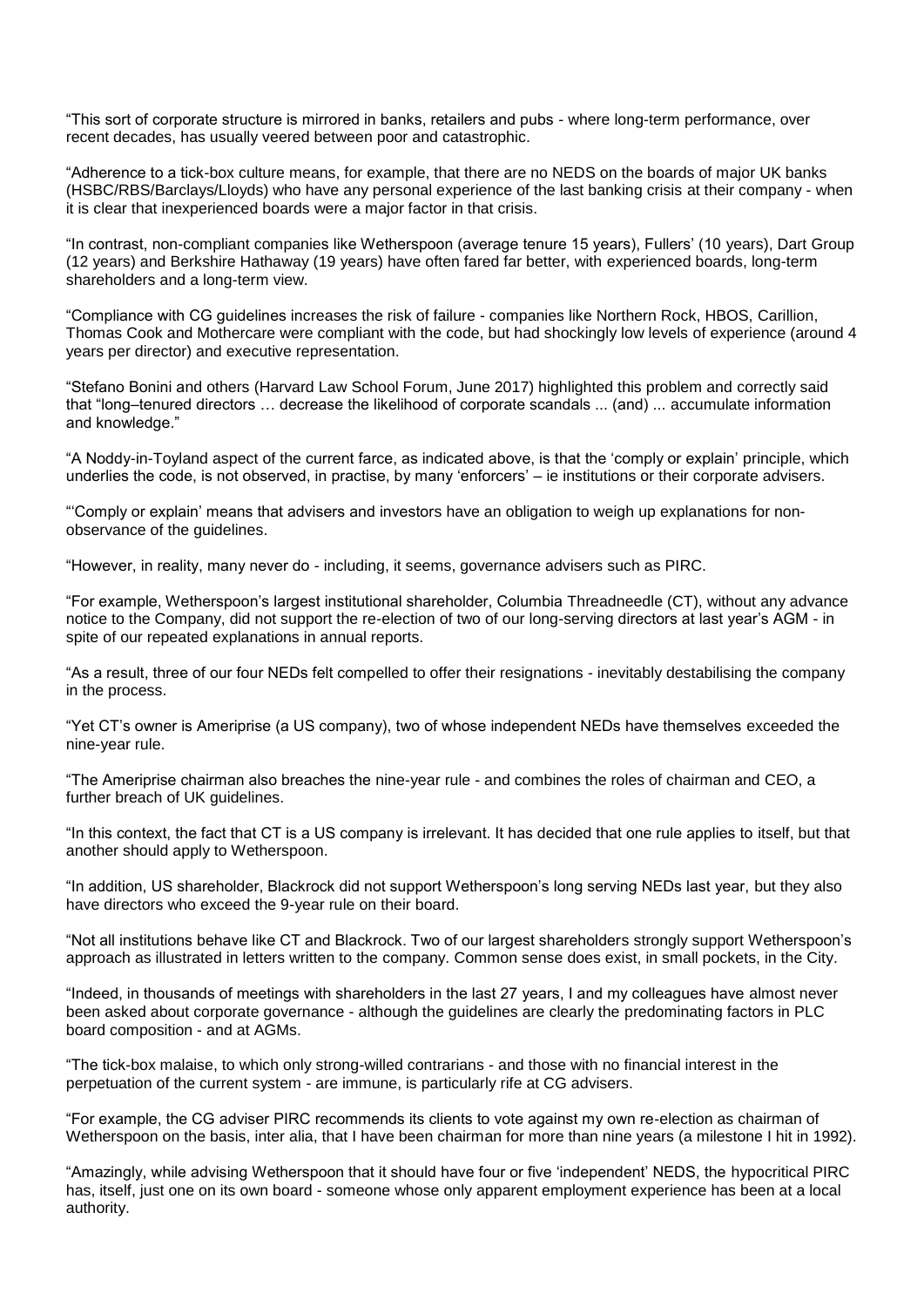"However, PIRC's own website misleadingly says that it adopted, in 1988, "a private company structure with…executive directors and a board of non-executives drawn from the founding pension funds and public figures" – a structure that clearly no longer applies today.

"Furthermore, the founder of PIRC, Alan MacDougall who still sits on his own board after 33 years (but seems to believe I shouldn't be on mine), has no relevant PLC experience having, according to his LinkedIn profile, a "BA Sociaology (sic) 2:2 - Social policy and Soviet Studies" and work experience at the National Union of Mineworkers and the Greater London Council.

"MacDougall has questionable personable judgement, referring to himself on his Twitter account as a "governance expert" and an "ex-Eurocommunist". In my opinion, many people equate communism with fascism, since millions of Europeans perished or were imprisoned under its yoke.

"It is perhaps a concern that PIRC has a low rating of 2.6 on the employment website Glassdoor, and appears to rely on inexperienced and temporary workers to analyse complex company reports for corporate governance purposes.

"In summary, my view is the UK CG system is up the spout - and is itself a threat to listed companies - and therefore to the UK economy.

"By institutionalising inexperience, the code guarantees the eventual destruction of the culture or 'DNA' of successful companies - and culture has 'strategy' (with which the code is obsessed) for breakfast, as respected management philosopher Peter Drucker has said.

"Board structures should probably more closely resemble the successful Fullers - a chairman with 41 years' experience at the company, combined with directors with extensive executive experience and long-term loyalty.

"In addition, genuine observance of 'comply or explain', rather than current lip service, should be mandatory. Onesize-fits-all does not work in the real world.

"Board composition à la Fullers can't guarantee future corporate success - but rigid compliance with current CG guidelines will almost certainly guarantee eventual mediocrity or failure.

"City regulators and lawmakers should make haste. Even Wetherspoon, a medium-sized company, has 42,000 employees, 13,000 of whom are shareholders, and it contributes about one pound in every thousand of UK taxes (£764 million in 2019) - it's not in anyone's interest to kill a golden goose.

"But, perhaps above all, no sensible business, looking to the long term and genuinely apprised of the reality of the CG system, would float on the London stock market today - who wants to guarantee eventual destruction, after all?"

### **Enquiries:**

| <b>Chief Executive Officer</b> | 01923 477777 |
|--------------------------------|--------------|
| Finance Director               | 01923 477777 |
| Company Spokesman              | 07956 392234 |
|                                |              |

#### **Notes to editors**

- 1. J D Wetherspoon owns and operates pubs throughout the UK. The Company aims to provide customers with good-quality food and drink, served by well-trained and friendly staff, at reasonable prices. The pubs are individually designed, and the Company aims to maintain them in excellent condition.
- 2. Visit our website: [www.jdwetherspoon.com](https://protect-eu.mimecast.com/s/eb03CBLMZIl3p9mCNcSBB?domain=jdwetherspoon.com)